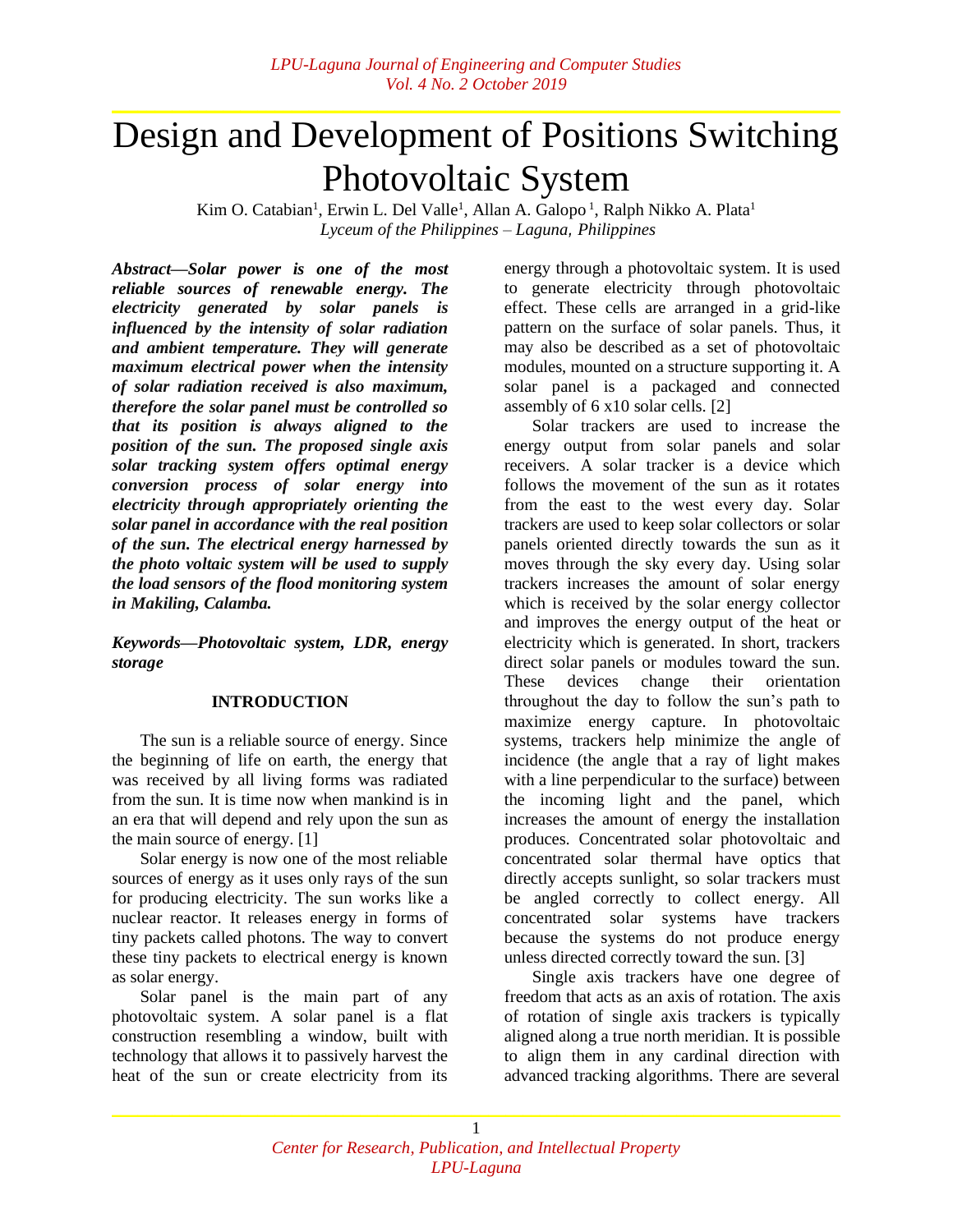common implementations of single axis trackers. These include horizontal single axis trackers, seven horizontal single axis trackers with tilted modules, vertical single axis trackers, tilted single axis trackers, and polar aligned single axis trackers. The orientation of the module with respect to the tracker axis is important when modeling performance. The horizontal type is used in tropical regions where the sun gets very high at noon but the days are short. On the other hand, the vertical type is used in high latitudes where the sun is not very high but summer days can be very long. [4] In relation to this, the researchers made a development which is the solar tracker system which enables the solar panel to move associated to the sun's movement. The electrical energy collected from the sun will be the key and fuel for the load sensors of Project EFF.

#### **General objective**

To design and develop a single axis solar tracking photovoltaic system that will provide enough power to the load sensors for Project EFF.

## *Specific objectives*

1. To design and develop a photovoltaic system that positions the solar panel to where the sun is faced; and

2. To test the functionality and effectivity of system.

## **METHODOLOGY**

#### **Conceptual framework**



Figure 1. System block diagram

As we can see, the solar panel and LDR sensor are the actuators of the system. The LDR sensor and motor driver are connected to the Arduino as it is supplied by the battery. The booster is tapped to the battery so that it can supply the motor driver that is supposed to drive the DC motor which is connected to the solar panel.



Figure 2. Pictorial diagram

The pictorial diagram represents the actual structure of devices that will be used to make the photovoltaic system. It also represents the connections of the system.



Figure 3. System flowchart

Presented on the system flowchart is how the microcontroller will perform decision making. When the system starts operation, the LDR sensors will send a signal to the microcontroller whether the sun is faced left or right. Then, the motor acts on the received signal. It will rotate the panel clockwise or counter-clockwise depending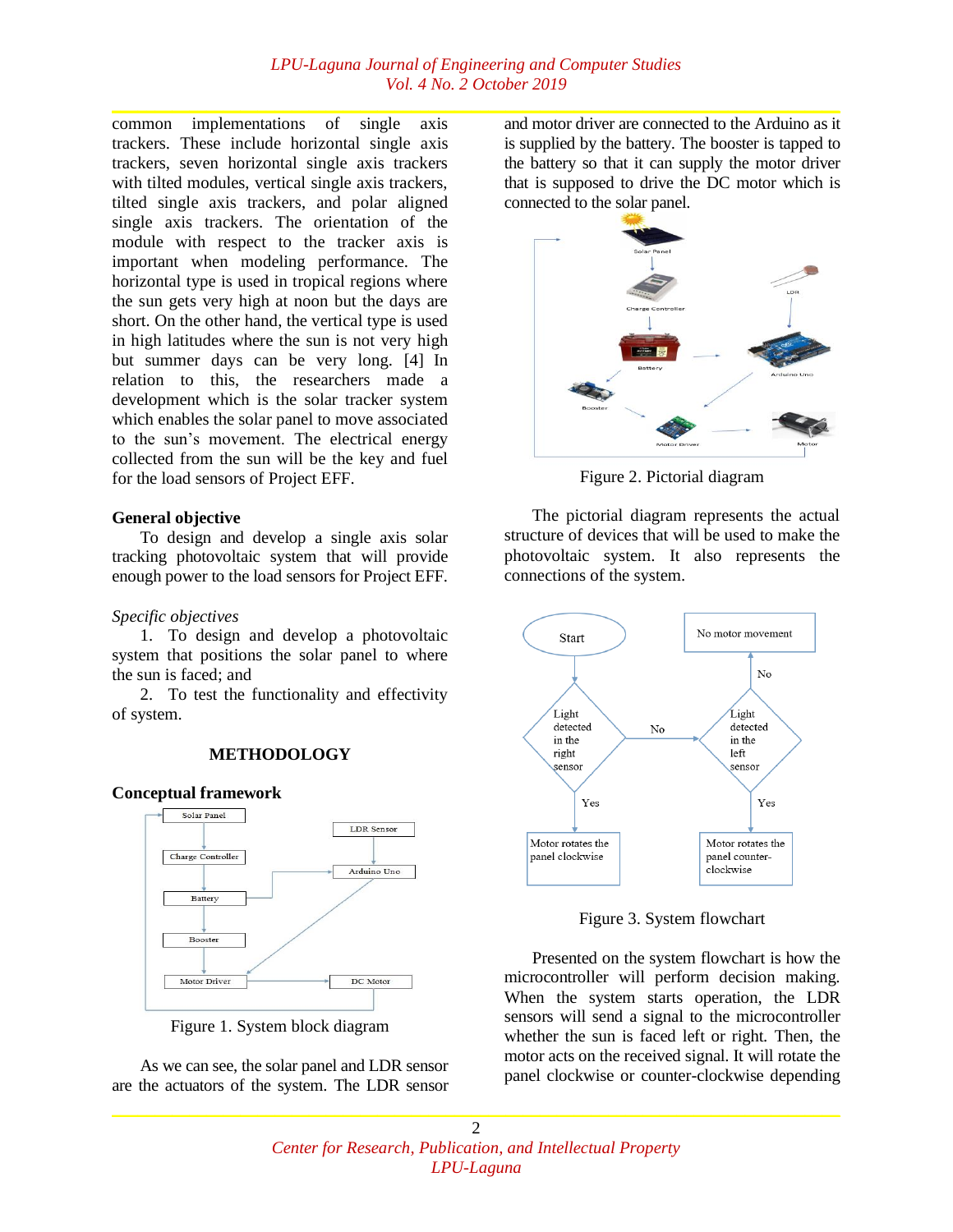on the received signal.

## **DESIGN CONSIDERATIONS**

The design of the system was conversed by the proponents to accumulate the specific requirements and specifications of the components. Several researches were conducted by the proponents about the solar tracking system, and information were gathered that proved the requirements of the system which are valid in the proposed study.

#### **Development of prototype**

The developmental method of research is used in the study as their basis of fulfillment for the procedures and objectives intended to achieve the outcome. This method aims not only the development and design but also the evaluative process, products, in order to meet the stated effectiveness of the functionalities.

Developmental method of research is the most appropriate to use since the study is aimed as a power source for the sensors for Project EFF. In accordance to legitimacy, the researchers performed a series of data gathering trials to determine the efficiency of the project.

#### **Software specifications**

**Arduino Uno** is a microcontroller board based on the ATmega328P. It has 14 digital input/output pins (of which six can be used as PWM outputs), six analog inputs, a 16MHz quartz crystal, a USB connection, a power jack, an ICSP header, and a reset button. It contains everything needed to support the microcontroller; simply connect it to a computer with a USB cable or power it with an AC-to-DC adapter or battery to get started. You can tinker with your Uno without worrying too much about doing something wrong, worst case scenario, you can replace the chip for a few dollars and start over again.

#### **Prototype construction**

In order to gather the data and results of this project, every component had undergone testing.



Figure 4. Solar panel, sprocket, and motor

The proponents tested several types of solar panels and types of motor before coming up with the best choice. This project used one solar panel, rated 300 watts and 12V. A chain and sprocket set is used for the movement of the solar panel. The motor used is a DC motor rated 24VDC.



Figure 5. Electronic components

To perform the proposed project, Arduino Uno R3 is used. The microcontroller is then connected to different parts of the system. A motor driver is used to control the movement of the DC motor. A DC step up booster is used to step up the voltage from 12V to 24V DC, to sustain high voltage load.



Figure 6. Solar charge controller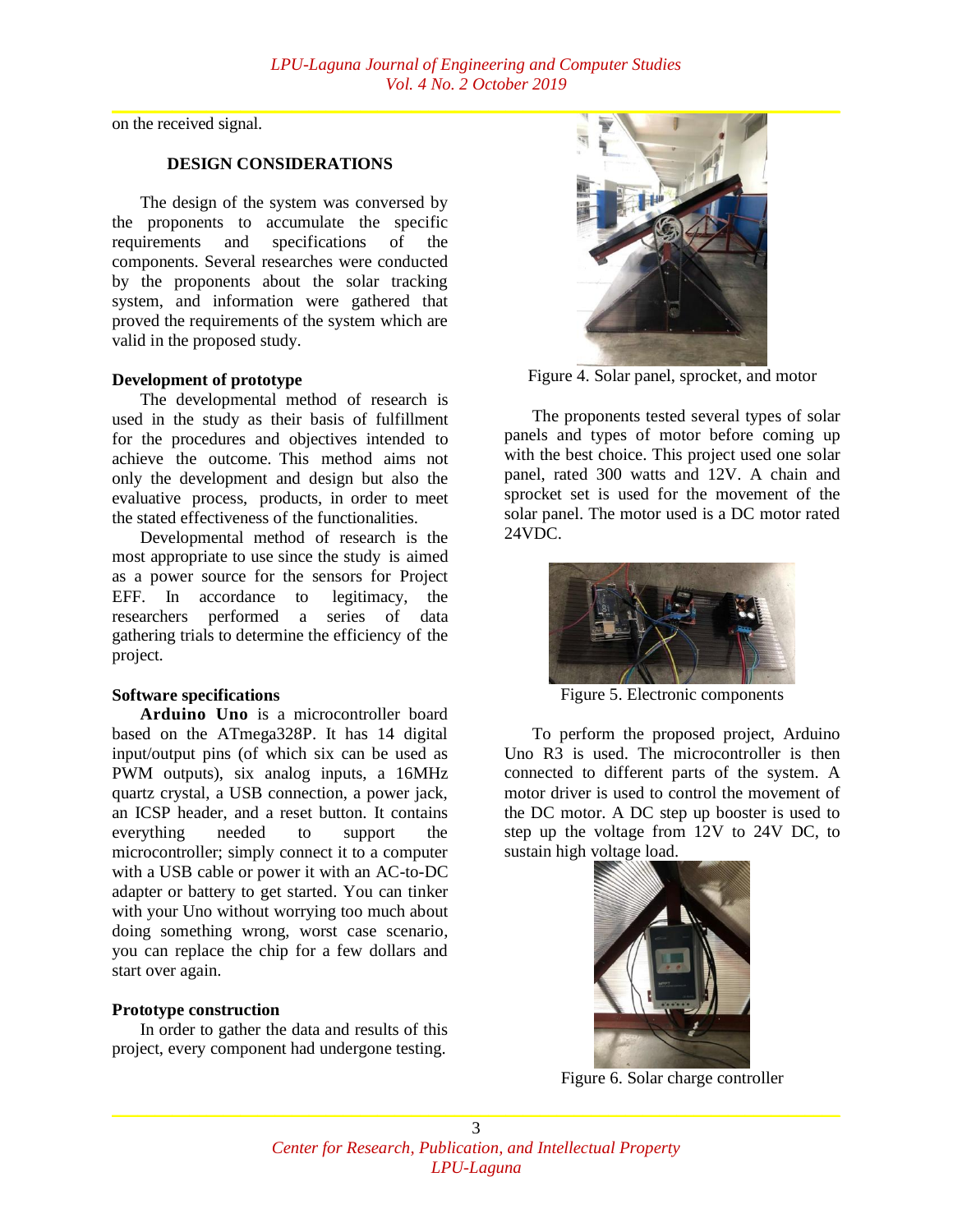To ensure long battery life and high efficiency, the proponents used MPPT solar charge controller instead of PWM because of its flexibility with higher voltages compared with the operating voltage of the battery system.



Figure 7. Light dependent resistor (LDR)

A light dependent resistor (LDR) is used to sense which direction has the highest sunlight intensity that will produce the peak voltage.

## **MEASURED RESULTS AND INTERPRETATION**

| <b>Time</b>       | Voltage(V) | Current(A) | Power(W) |
|-------------------|------------|------------|----------|
| $7:00$ am         | 12         | 1.37       | 16.44    |
| $8:00 \text{ am}$ | 35         | 3.8        | 133      |
| 9:00 am           | 37         | 4.4        | 162.8    |
| 10:00 am          | 38         | 4.3        | 163.4    |
| $11:00$ am        | 37         | 4.4        | 162.8    |
| 12:00 pm          | 35         | 4          | 140      |
| $1:00 \text{ pm}$ | 37         | 4.2        | 155.4    |
| $2:00 \text{ pm}$ | 37         | 4.4        | 162.8    |
| $3:00 \text{ pm}$ | 37         | 4.4        | 162.8    |
| $4:00 \text{ pm}$ | 35         | 3.9        | 171.5    |
| $5:00 \text{ pm}$ | 14         | 1.7        | 23.8     |

The starting time of the trial is 7:00 am and ended at 5:00 pm. The proponents measured and recorded the voltage every 60 minutes. Based on the data, the peak voltage that the system can get is 38V at 10:00 in the morning. The voltage generated is directly proportional to the current that is acquired by the system. The power generated can supply efficiently to the load sensors of Project EFF.



Figure 8. Voltage graph

Around 10:00 am, the system can get the peak voltage which is 38V.



Figure 9. Current graph

The current is almost constant between 9:00 am to 4:00 pm.

## **CONCLUSION**

A photovoltaic system which switches positions was designed to supply power to the flood monitoring system. The required program was written that specified the various actions required for the system to work.

The results gathered in testing the photovoltaic system were analyzed. Based on the power requirement of the load sensors and power output of the solar panel, the photovoltaic system can provide the needed power supply for the sensors of the flood monitoring station of Project EFF.

## **RECOMMENDATION**

For future projects, one may consider the use of a more effective motor and sensor which consumes less power without sacrificing